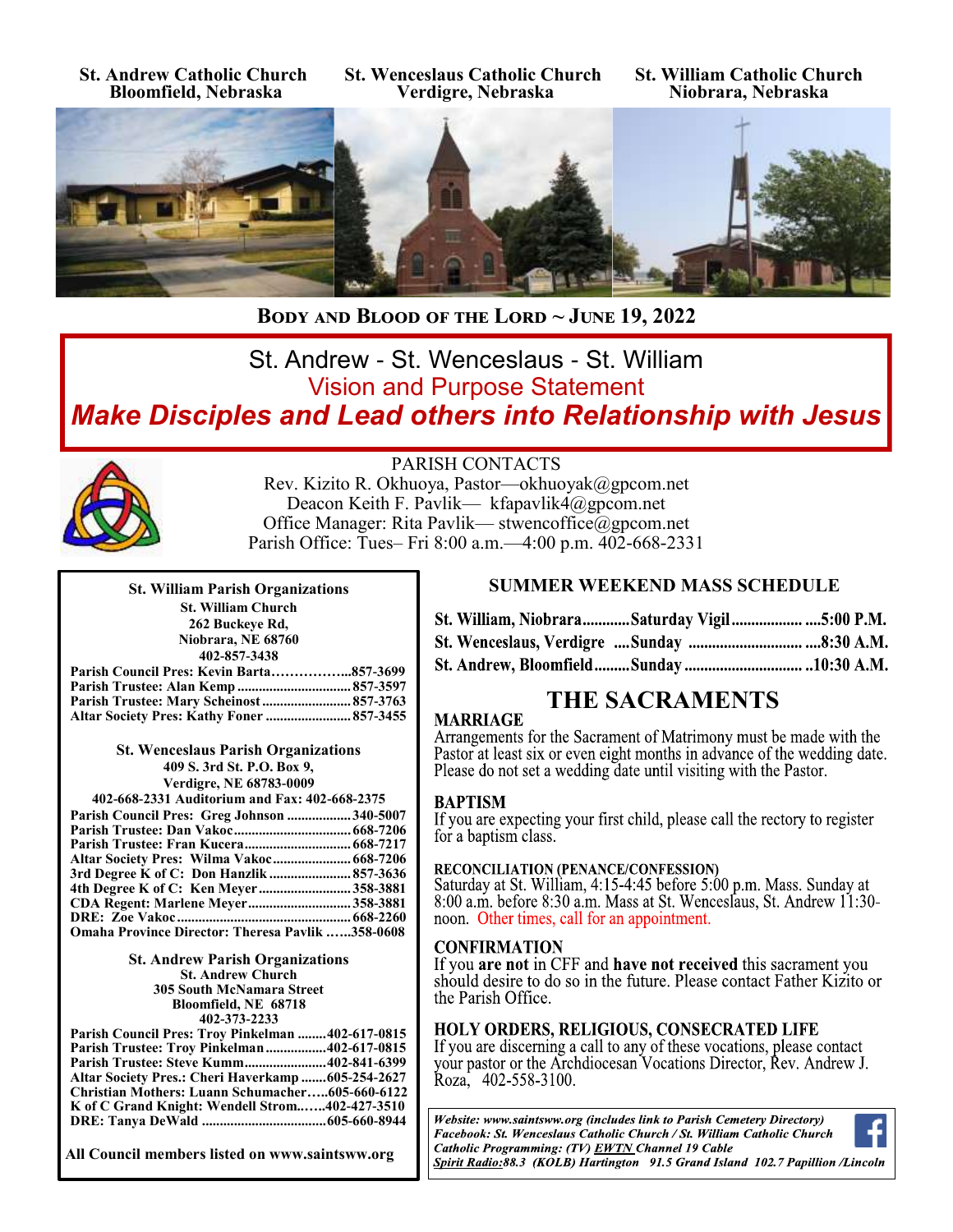## *MASS SCHEDULE AND INTENTIONS*

The Archdiocese of Omaha encourages the faithful to consider an offering of \$10 for Mass stipends. **Please make checks payable to St. Wenceslaus Church.** (All three parishes Mass stipends are paid from St. Wenceslaus Mass Stipend account.)

(✞)**Mass Intention for Deceased (Int.) Special Intention**  Mass**Monday, June 20, 2022 No Mass** 

- **Tuesday, June 21, 2022 6:30 p.m. Mass @ St. Wenceslaus, Verdigre Int:** ✞ **Delores Johnson, Kristen Johnson, Mark Pischel**
- **Wednesday, June 22, 2022 8:30 a.m. Mass @ St. Wenceslaus, Verdigre Int:** ✞ **All Souls**

**10:00 a.m. Mass @ Alpine Int:** ✞ **Wm Wandrey Jr.**

**Thursday, June 23, 2022 8:30 a.m. Mass @ St. Andrew, Bloomfield Int:** ✞ **Mike Nissen \*Adoration following 8:30 a.m. Mass until 3:00.**

> **5:30 p.m. Mass @ St. William, Niobrara Int: Living & Deceased Al and Rose Zelasney Families \*Adoration from 3:00 p.m.-5:00 p.m.**

**Friday, June 24, 2022 8:30 a.m. Mass @ St. Wenceslaus, Verdigre** Int:  $\dagger$  Jean Gerkins<br>\*Adoration following Service until 3:00 p.m.

Saturday, June 25, 2022 No Mass @ St. William, Niobrara

Sunday, June 26, 2022 Mass on Sunday Only this Weekend **8:30 a.m. Mass @ St. Wenceslaus, Verdigre Int: Living & Deceased Parishioners**

> **10:30 a.m. Mass @ St. Andrew, Bloomfield Int:** ✞ **Marveen Fredricksen**

**\*\*\* Adoration closes with the Divine Mercy Chaplet and Benediction.** 

| tewardship Repor <sup>t</sup> ;          |                         |   |                       |              |                          |  |
|------------------------------------------|-------------------------|---|-----------------------|--------------|--------------------------|--|
|                                          | <b>St. Andrew Env's</b> |   | <b>St. Wenceslaus</b> | Env's        | <b>St. William Env's</b> |  |
| Weekly<br><b>Cash Needs</b><br>$21 - 22$ | \$1,261.92              |   | \$1,409.96            |              | \$665.90                 |  |
| <b>Sunday Env</b>                        | \$948.00 24/130         |   | \$1361.00 40/125      |              | \$372.00 15/55           |  |
| Sunday<br>Plate                          | \$41.00                 |   | \$577.00              |              | \$103.80                 |  |
| Children's                               |                         |   |                       |              |                          |  |
| <b>Ascension</b>                         |                         |   | \$20.00               | $\mathbf{2}$ |                          |  |
| <b>Fall Fund</b>                         |                         |   |                       |              |                          |  |
| Cemetery                                 |                         |   | \$95.00               | 3            |                          |  |
| <b>Special Coll</b>                      | \$30.00                 | 1 | \$30.00               | $\mathbf{2}$ |                          |  |
| Total<br>Deposit                         | \$1019.00               |   | \$2083.00             |              | \$475.80                 |  |

| Liturgy<br><b>Assignment</b>      | <b>St. Wenceslaus</b><br><b>June 26th</b><br>*Summer<br><b>Schedule</b> | <b>St. William</b><br>June 25th<br>*Summer<br><b>Schedule</b> | <b>St. Andrew</b><br>June 26th<br>Fr. Kizito's<br><b>Farewell</b>             |
|-----------------------------------|-------------------------------------------------------------------------|---------------------------------------------------------------|-------------------------------------------------------------------------------|
|                                   | Sun. 8:30 a.m.                                                          | Sat. 5:00 p.m.                                                | Sun. 10:30 a.m.                                                               |
| <b>Altar Ministers</b>            | <b>Daniel Pavelka</b><br><b>Parker Frank</b>                            | <b>Ashley Parks</b>                                           | Marshall<br><b>Bratetic</b><br><b>Peyton Bratetic</b><br>Carly<br>Kleinschmit |
| Lector                            | <b>Carolyn Kment</b>                                                    | <b>Kathy Foner</b>                                            | <b>Jeff Fehringer</b>                                                         |
| <b>Ushers</b>                     | Chris & Cindy<br><b>Schreier</b>                                        |                                                               |                                                                               |
| <b>Greeters</b>                   | <b>Robyn Frank</b><br><b>Ruth Frank</b>                                 |                                                               | <b>Keith &amp; Denise</b><br>Koertje                                          |
| <b>Offertory</b>                  | <b>Robyn Frank</b><br><b>Ruth Frank</b>                                 |                                                               |                                                                               |
| <b>EMHC</b>                       | <b>Steve Jacot</b>                                                      | <b>Rozann Graves</b>                                          | Cheri<br>Haverkamp                                                            |
| <b>Cantor</b>                     | <b>Terry Pavlik</b>                                                     |                                                               | <b>Deb Van Metre</b>                                                          |
| Accompanist                       | <b>Pete Pavlik</b>                                                      |                                                               | <b>Laurie Larsen</b>                                                          |
| <b>Money</b><br><b>Processors</b> | <b>Jane Bartos</b><br><b>Sam Sukup</b>                                  | <b>Mary Scheinost</b><br><b>Rozann Graves</b>                 | *Duane/Luann<br>Schumacher<br>*Rich/ Carolyn<br><b>Kaiser</b>                 |

# **St. William Church Cleaning**

**St. William Church Cleaners for June 25th:** Michelle Pischel and Laurie Stout.



Bulletin Deadline is Wednesday Noon

| št. Andrew | St. Wenc |
|------------|----------|
|            |          |

St. William

**NOTE THE COLOR CODE USED FOR ANNOUNCEMENTS (COLORS SHOW ONLINE OR WHEN PRINTED IN COLOR)**

#### **MARK YOUR CALENDAR** Office Hours - Tues.-Fri. 8:00-4:00 p.m.

- July-St. Andrew-NO Altar Society Meeting. Next meeting  $\bullet$ will be August 3rd.
- Second Collection for Peter's Pence June 25th and 26th.
- June 26th- After 10:30 a.m. Mass at St. Andrew. Farewell to  $\bullet$ Fr. Kizito.
- July 9th-St. William Mass at the Grotto. Fr. Kizito's **Farewell, with Brownie Sundaes served after Mass.**
- July 10th-2:00 p.m. St. Wenceslaus farewell to Fr. Kizito, open house in the Fr. Oborny Auditorium.
- July 12th–After 6:30 pm. Mass, St. Wenceslaus Parish **Council Meeting in the Fr. Oborny Auditorium.**
- July 16th-9:00a.m.-3:00 p.m. Women's Retreat at the "Barn".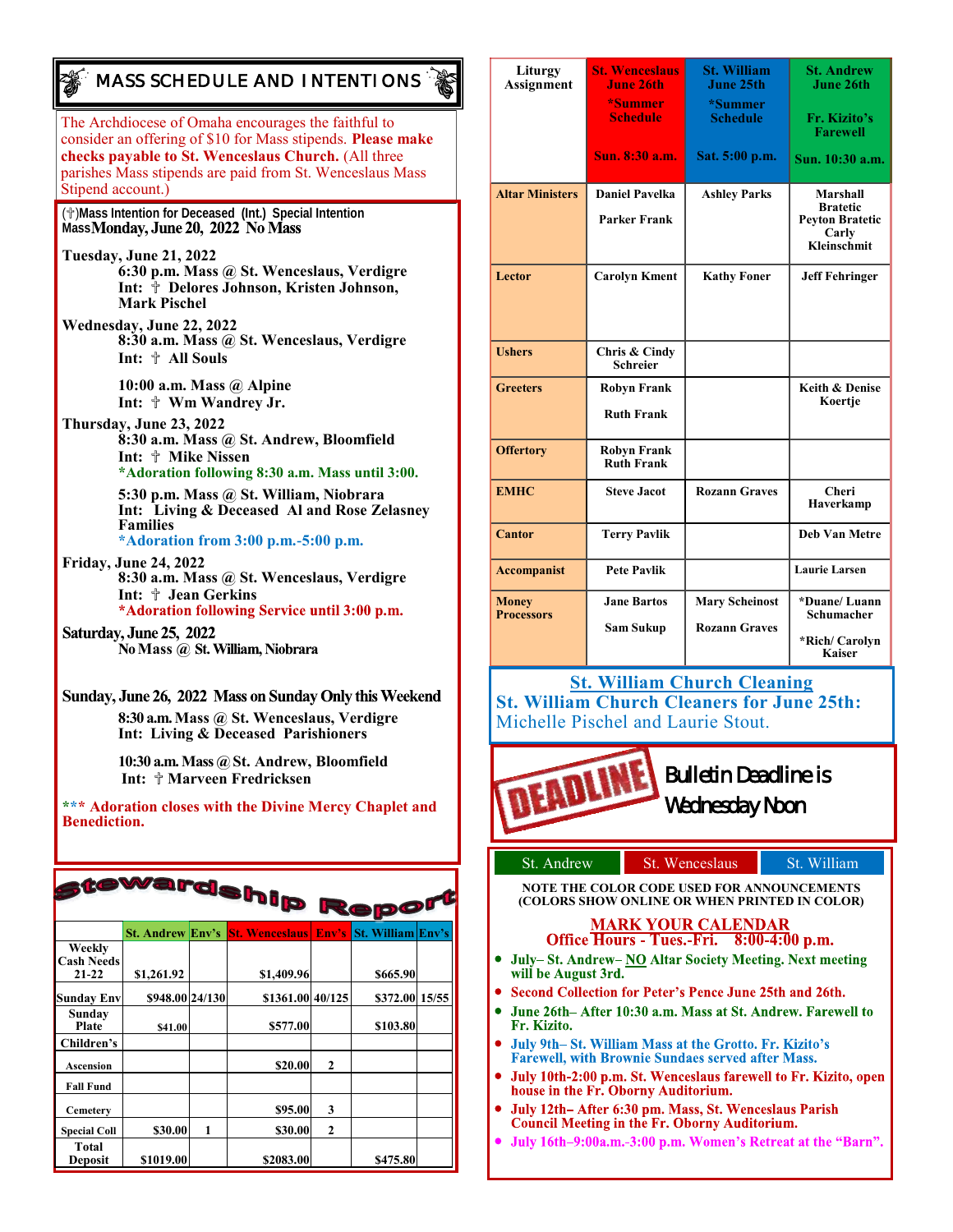

#### **St. Andrew Mowing Schedule**

Please maintain Grotto and north street curb as well as church grounds. Use church mower or your own if you prefer. Problems or concerns contact Duane Mlady 402-373-2565.

June 13– June 19 Jeff Fehringer and Gerry Haselhorst<br>June 20– June 26 Chris Johnson and David Kleinschm Chris Johnson and David Kleinschmit June 27– July 3 Logan Koertje and Wendell Strom

#### **St. Wenceslaus Parish Needs Two Parish Council Members**

St. Wenceslaus Parish will have two members leaving the Parish Council after June. Steve Jacot and Linda Paesl, thank you for your time serving on the Parish Council. Sunday, June 19th there will be Council Nomination during Mass.

The pastoral council enables the pastor to obtain input from members of his parish and to help him reach his vision for the church.



**St. Wenceslaus Altar Society Kolaches**

Thank you to the St. Wenceslaus Altar Society Kolach selling committee for

selling ALL of the kolaches. We appreciate you taking the time during the busy weekend. Thank you to Verdigre Public School for allowing us to use their freezer to store the kolaches.

#### **St. William Parish Farewell for Fr. Kizito**



**St. William will have Mass in the Grotto on July 9th at 5:00 p.m. Afterwards there will be Brownie Sundaes being served to wish Father farewell in his next adventure. All are welcome to come!**

#### **St. Wenceslaus Parish Farewell to Fr. Kizito**

**St. Wenceslaus will have a farewell open house for Fr. Kizito on July 10th from 2:00 p.m.—4:00 p.m. in the St. Wenceslaus Fr. Oborny Auditorium. It will be a cake and ice cream social. All are welcome to come wish Father the very best in his future with the United State Air Force.** 



### **Women's Retreat**

**"Dignity of Women"** Saturday, July 16th at God's Country Barn in Center, NE from 9:00 a.m. to 3:00 p.m. with

registration starting at 8:30 a.m. Inspirational speaker is Linda Kerkman from Elgin, NE. All women, please come join us for an enlightening day of spirituality, sisterhood, group discussion, food and Mass!

Sponsored by St. Wenceslaus, St. Andrew and

St. William parish ladies. A special invitation to the ladies of St. Ludger, St. Paul and St. Ignatius, from our new cluster.

Free will offering! Preregistration is appreciated.



Call Kathy Masat at 402-668-2305 (hm) or 402-358-2007 (cell).





This weekend we celebrate the Solemnity of the Most Holy Body and Blood of Jesus Christ, formerly called Corpus Christi. This solemnity was officially decreed by Pope Urban IV in the 13th Century to commemorate

the institution of the Eucharist at the Last Supper. This memory has been preserved and kept alive through the celebration of the Eucharist down the century, and in obedience to the commands of Christ, "Do this in Memory of Me." Thus, the Eucharist evokes the love of our savior who sacrificed Himself for us, giving us His Body and Blood as food for our souls. Hence, today, we renew and reaffirm our devotion and deep faith in the TRUE PRESENCE of Jesus Christ in the Holy Eucharist, Body, Blood, Soul and Divinity. St Paul reminds the early Christians of Corinth, "For as often as you eat this bread and drink this cup, you proclaim the death of the Lord until he comes." (1Cor. 11:23-26).

Frequent Holy Communion must be seen as an opportunity for grace and intimacy with the Lord, therefore, we must resist the temptation of undue familiarity that could easily lead to irreverence towards the Eucharist. I believe that how we personally prepare for the celebration of the Mass and the reception of the Eucharist very much points to the nature of our understanding of this sacred mystery. So, it is essential to prepare for the reception of the Holy Eucharist through an examination of conscience, confession as necessary, personal prayer, the reading of the scriptures prior to Mass. Prior preparations for Mass does enhance the quality of our encounter with our Eucharistic Lord. It produces the fruitfulness and zeal necessary to go serve the world at the end of Mass.

The Christian Eucharistic worship gives full expression to our deep faith in the mysteries of the Lord, and our shared life in Christ as brothers and sisters. Therefore, our participation and wholehearted devotion at Mass enables us to more fully give of ourselves in the service of others. For God always takes the initiative to feed and invite us into intimacy with Himself. Just as God sustains us through our participation in the life of Christ and the embodied experience of the Christian community, we too, sustain the community through our willingness to share all that we are in honor of God who ranks above all creatures. The fact that Jesus sustains us with His Body and Blood is a reminder of God's providence upon which humanity is dependent upon. This is the story of the Israelites and the disciples as recanted in the Gospel reading (Luke 9:11-17), and it is also the story of humanity's hunger for God, even when we can't admit it. Nevertheless, there is the real human hunger for food, truth and justice, the root cause of which is greed, selfishness, the lack of solidarity, uneven distribution of resources, wars and natural occurrences. God never stops feeding those who thirst for righteousness through His word and the Eucharist; and the more than 820 million hungry people with whom we must share our resources. The question is do we care enough like Christ and do we have the faith and desire to share our five loaves and two fish? So, sustained by the bread of life, we long for a more enduring communion with God and others until we come to that everlasting communion with God in heaven.

Finally, I commend you to the intercessions of the Blessed Virgin Mary, our patron Saints Andrew, Wenceslaus and William. Stay close to Jesus and your family. Thanks God bless you.